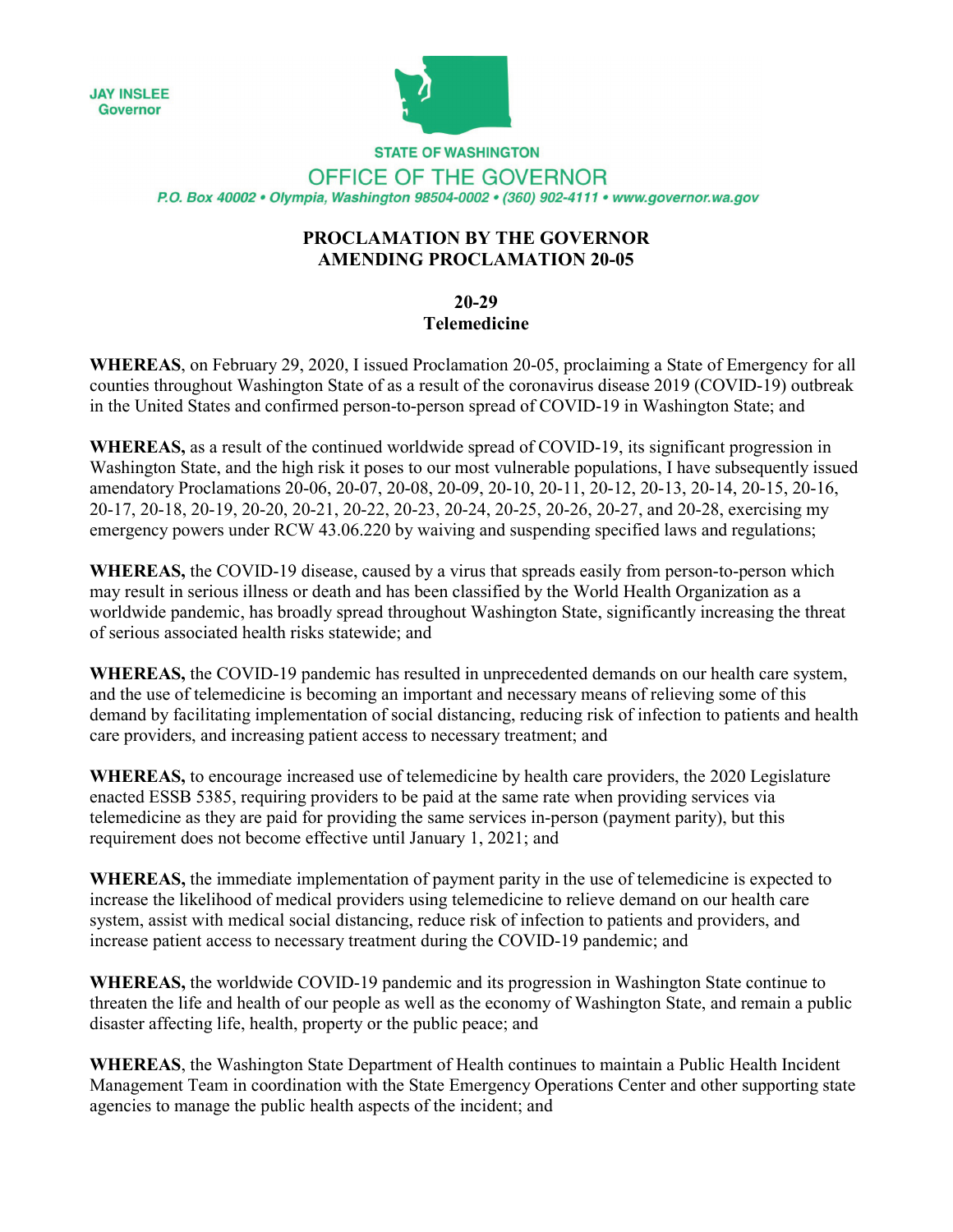**WHEREAS**, the Washington State Military Department Emergency Management Division, through the State Emergency Operations Center, continues coordinating resources across state government to support the Department of Health and local health officials in alleviating the impacts to people, property, and infrastructure, and continues coordinating with the Department of Health in assessing the impacts and longterm effects of the incident on Washington State and its people.

**NOW, THEREFORE**, I, Jay Inslee, Governor of the state of Washington, as a result of the above-noted situation, and under Chapters 38.08, 38.52 and 43.06 RCW, do hereby proclaim that a State of Emergency continues to exist in all counties of Washington State, that Proclamation 20-05 and all amendments thereto remain in effect, and that Proclamation 20-05 is amended to waive or suspend specified statutes that prevent, hinder or delay necessary action in coping with the unprecedented demands being placed on our health care system by the COVID-19 pandemic and to prohibit certain activities to assist in relieving these demands on our health care system, and to help preserve and maintain life, health, property or the public peace by prohibiting insurance carriers from certain activities related to the use of telemedicine services by medical providers.

I again direct that the plans and procedures of the Washington State Comprehensive Emergency Management Plan be implemented throughout state government. State agencies and departments are directed to continue utilizing state resources and doing everything reasonably possible to support implementation of the Washington State Comprehensive Emergency Management Plan and to assist affected political subdivisions in an effort to respond to and recover from the COVID-19 pandemic.

I continue to order into active state service the organized militia of Washington State to include the National Guard and the State Guard, or such part thereof as may be necessary in the opinion of The Adjutant General to address the circumstances described above, to perform such duties as directed by competent authority of the Washington State Military Department in addressing the outbreak. Additionally, I continue to direct the Department of Health, the Washington State Military Department Emergency Management Division, and other agencies to identify and provide appropriate personnel for conducting necessary and ongoing incident related assessments.

**FURTHERMORE,** based on the above situation and under the provisions of RCW 43.06.220(2)(g), I also find that strict compliance with the following statutory obligations or limitations will prevent, hinder or delay necessary action in addressing the unprecedented demands the COVID-19 pandemic is placing on our health care system by removing certain implementation date language in Engrossed Substitute Senate Bill (ESSB) 5385, Section 1 (Chapter 92, Laws of 2020), that will allow for immediate implementation of its provisions addressing health care provider payment parity in providing telemedicine services, and that the following specific language of ESSB 5385, Section 1 is hereby waived and suspended until midnight on April 24, 2020:

ESSB 5385, Section 1 (Chapter 92, Laws of 2020), specifically amending RCW 48.43.735(1)(b)(i), the following language only: "for health plans issued or renewed on or after January 1, 2021,".

**FURTHERMORE,** based on the above situation and under the provisions of RCW 43.06.220(1)(h), to help preserve and maintain life, health, property or the public peace in addressing the COVID-19 State of Emergency, and for services provided during the period for which the above statutory waiver is in effect, I also prohibit the following activities by health carriers to encourage health care providers to provide telemedicine services by providing for payment parity between telemedicine and in-person medical services: